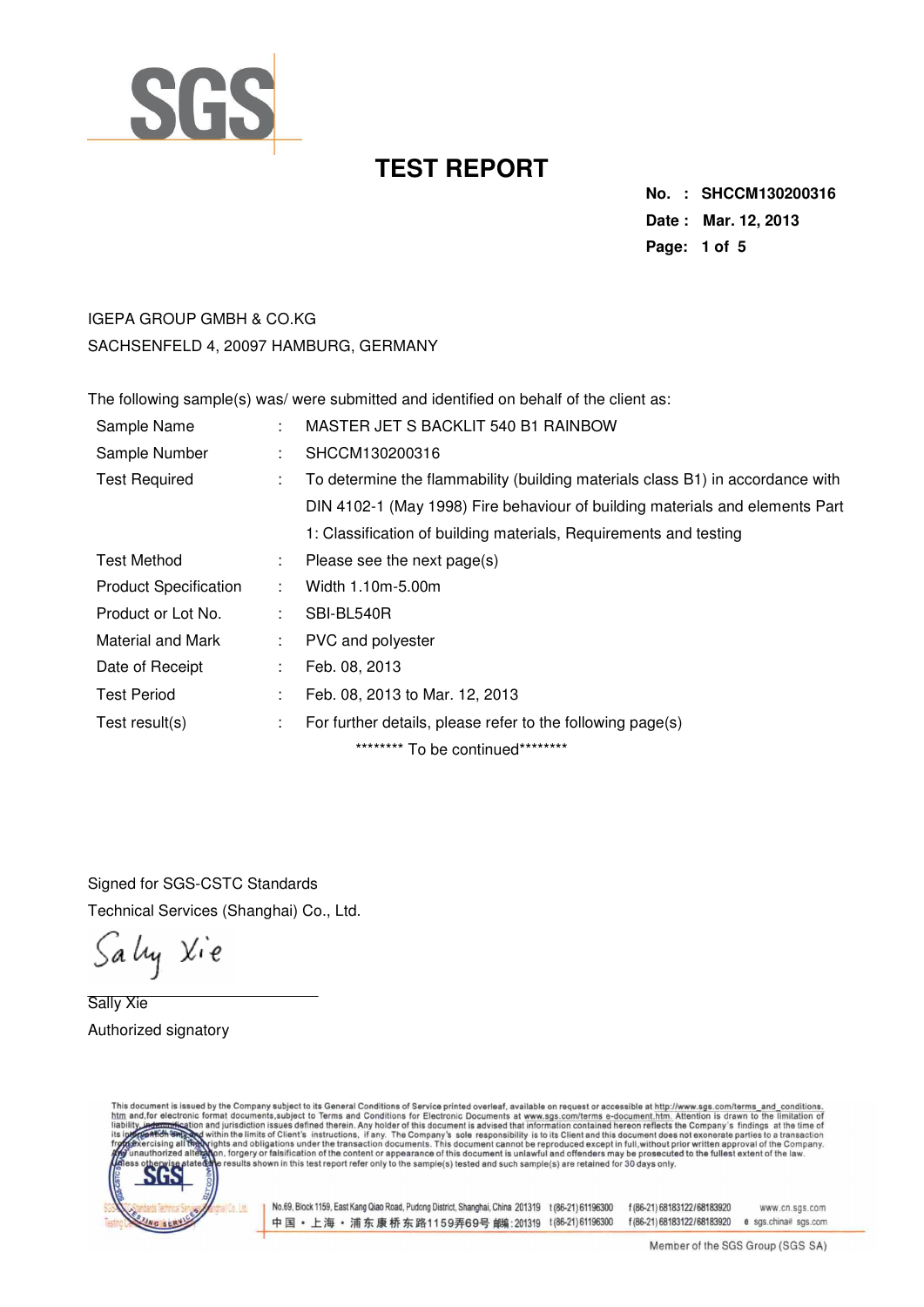

**No. : SHCCM130200316 Date : Mar. 12, 2013 Page: 2 of 5** 

### I. Test conducted

This test was conducted as per DIN 4102-15:1990, DIN 4102-16:1998 and DIN 4102-1:1998 Clause 6.2. Classification in according to DIN 4102-1 (May 1998) Clause 6.1-Class B1 materials

### II. Sample details

| Color / Density | White / $530$ g/m <sup>2</sup>                 |
|-----------------|------------------------------------------------|
| Size of sample  | 1000 mm $\times$ 190 mm, 230 mm $\times$ 90 mm |

Conditioning: Prior to testing, the sample was conditioned at least 14 days to constant mass at a temperature

of 23  $\pm$  2 °C, and a relative humidity of 50  $\pm$  6 %.

III. Test results

### 1) "Brandschacht" Test according to DIN 4102-15 &16

Exposed surface: The Front Face

| Results of "Brandschacht" Test (part 1) |                                                                              |              |                     |   |   |   |  |  |
|-----------------------------------------|------------------------------------------------------------------------------|--------------|---------------------|---|---|---|--|--|
| Line                                    |                                                                              | Unit         | Test assemblies No. |   |   |   |  |  |
| No.                                     |                                                                              |              | A                   | B | C | D |  |  |
| 1                                       | Specimen fixings according to DIN 4102 part<br>15, table                     |              | 1                   |   |   |   |  |  |
| $\overline{2}$                          | Max. flame height above lower sample edge;                                   | cm           | 40                  |   |   |   |  |  |
| 3                                       | Time $1$                                                                     | min:s        | 0:09                |   |   |   |  |  |
|                                         | Melting/burning through                                                      |              |                     |   |   |   |  |  |
| 4                                       | Time $1)$                                                                    | min:s        | 0:02                |   |   |   |  |  |
|                                         | <b>Back of specimen</b>                                                      |              |                     |   |   |   |  |  |
| 5                                       | Flaming/glowing, Time <sup>1)</sup>                                          | min:s        | 0:02                |   |   |   |  |  |
| 6                                       | Discolouring, Time <sup>1)</sup>                                             | min:s        | 0:01                |   |   |   |  |  |
|                                         | <b>Burning droplets</b>                                                      |              | <b>NO</b>           |   |   |   |  |  |
| $\overline{7}$                          | Begin $1$                                                                    | min:s        |                     |   |   |   |  |  |
|                                         | Amount                                                                       |              |                     |   |   |   |  |  |
| 8                                       | Specimen material falling off in separate<br>droplets                        |              |                     |   |   |   |  |  |
| 9                                       | Specimen material falling off continuously<br>$+ + + + + + + + + + + \ldots$ | $\mathbf{r}$ |                     |   |   |   |  |  |

#### To be continued

This document is issued by the Company subject to its General Conditions of Service printed overleaf, available on request or accessible at http://www.sgs.com/terms\_and\_conditions.<br>htm\_and,for\_electronic format\_documents,s



No.69, Block 1159, East Kang Qiao Road, Pudong District, Shanghai, China 201319 t (86-21) 61196300 f (86-21) 68183122/68183920 中国·上海·浦东康桥东路1159弄69号邮编:201319 t(86-21)61196300

www.cn.sgs.com f(86-21)68183122/68183920 e sgs.china@sgs.com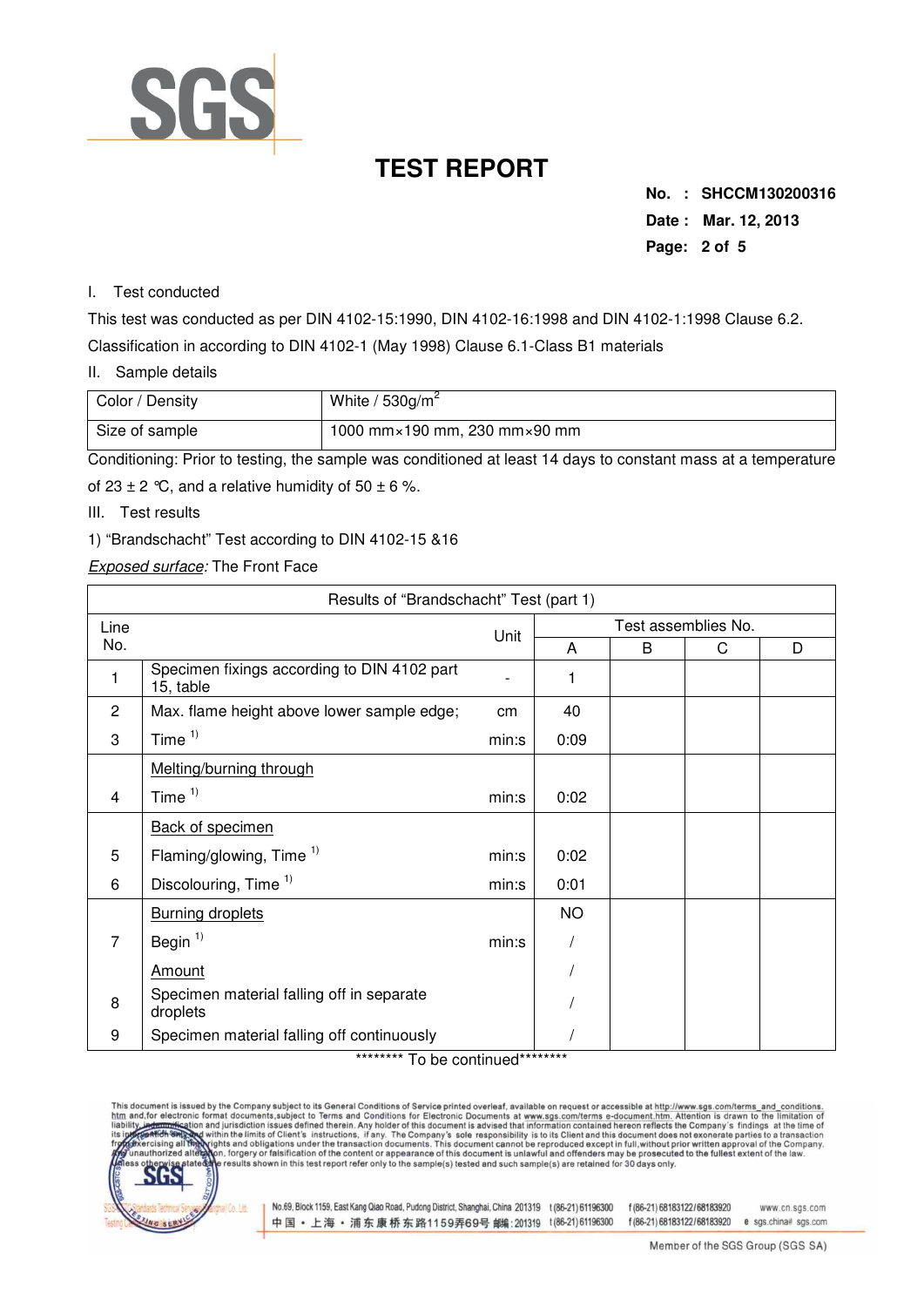

**No. : SHCCM130200316 Date : Mar. 12, 2013 Page: 3 of 5** 

| Results of "Brandschacht" Test (part 2) |                                                         |       |            |                     |             |   |  |  |
|-----------------------------------------|---------------------------------------------------------|-------|------------|---------------------|-------------|---|--|--|
| Line<br>Unit                            |                                                         |       |            | Test assemblies No. |             |   |  |  |
| No.                                     |                                                         |       | A          | B                   | $\mathsf C$ | D |  |  |
|                                         | <b>Burning parts</b>                                    |       | <b>NO</b>  |                     |             |   |  |  |
| 10                                      | Begin $1$                                               | min:s | $\sqrt{2}$ |                     |             |   |  |  |
| 11                                      | Parts of sample falling off separately                  |       |            |                     |             |   |  |  |
| 12                                      | Parts of sample falling off continuously                |       |            |                     |             |   |  |  |
| 13                                      | Duration of continued combustion on mesh<br>base (max.) | min:s | <b>NO</b>  |                     |             |   |  |  |
|                                         | Burner flame impairment by dripping/falling<br>material |       | <b>NO</b>  |                     |             |   |  |  |
| 14                                      | Time $1)$                                               | min:s |            |                     |             |   |  |  |
|                                         | Premature ending of test                                |       |            |                     |             |   |  |  |
| 15                                      | End of burning at specimen <sup>1)</sup>                | min:s |            |                     |             |   |  |  |
| 16                                      | Time when test terminated (if applicable) <sup>1)</sup> | min:s |            |                     |             |   |  |  |
|                                         | Burning after end of test                               |       | <b>NO</b>  |                     |             |   |  |  |
| 17                                      | Duration                                                | min:s |            |                     |             |   |  |  |
| 18                                      | Number of specimens                                     |       |            |                     |             |   |  |  |
| 19                                      | Front of specimen                                       |       |            |                     |             |   |  |  |
| 20                                      | Back of specimen                                        |       |            |                     |             |   |  |  |
| 21                                      | Height of flame                                         | cm    |            |                     |             |   |  |  |
|                                         | Glowing after end of test                               |       | <b>NO</b>  |                     |             |   |  |  |
| 22                                      | Duration                                                | min:s |            |                     |             |   |  |  |
| 23                                      | Number of specimens                                     |       |            |                     |             |   |  |  |
| 24                                      | Front of specimen                                       |       |            |                     |             |   |  |  |
| 25                                      | Back of specimen                                        |       |            |                     |             |   |  |  |
| 26                                      | Top half of specimen                                    |       |            |                     |             |   |  |  |
| 27                                      | Bottom half of specimen                                 |       |            |                     |             |   |  |  |

### \*\*\*\*\*\*\*\*\* To be continued\*\*\*\*\*\*\*\*\*

This document is issued by the Company subject to its General Conditions of Service printed overleaf, available on request or accessible at http://www.sgs.com/terms\_and\_conditions.<br>htm\_and,for electronic format documents,s



No.69, Block 1159, East Kang Qiao Road, Pudong District, Shanghai, China 201319 t (86-21) 61196300 f (86-21) 68183122/68183920 中国·上海·浦东康桥东路1159弄69号 邮(201319 t(86-21)61196300

www.cn.sgs.com f(86-21) 68183122/68183920 e sgs.china@sgs.com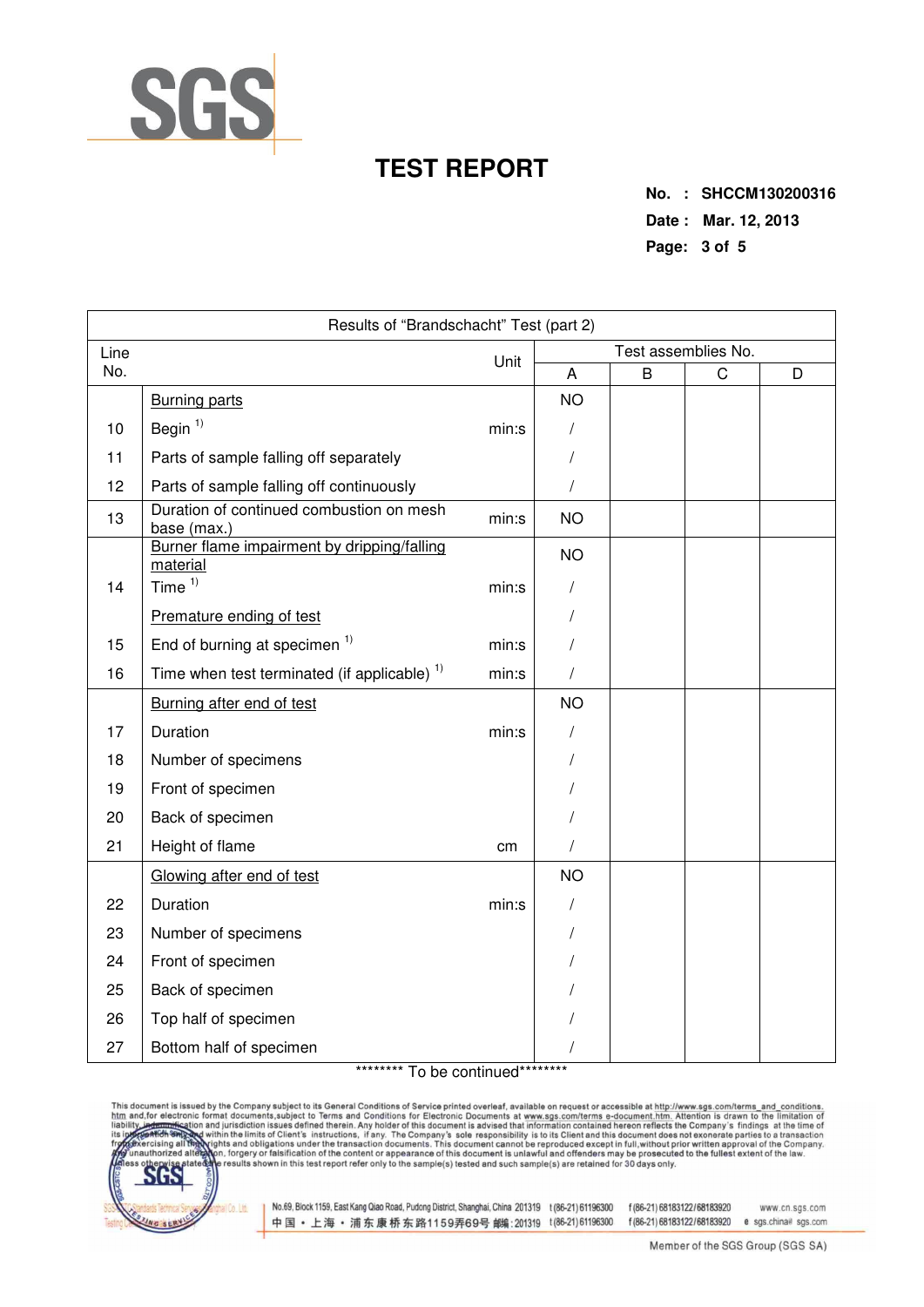

**No. : SHCCM130200316 Date : Mar. 12, 2013 Page: 4 of 5** 

| Results of "Brandschacht" Test (part 3) |                               |              |                     |    |  |   |  |   |  |  |
|-----------------------------------------|-------------------------------|--------------|---------------------|----|--|---|--|---|--|--|
| Line<br>No.                             |                               | Unit         | Test assemblies No. |    |  |   |  |   |  |  |
|                                         |                               |              |                     | A  |  | В |  | С |  |  |
|                                         | Residual length               |              |                     |    |  |   |  |   |  |  |
| 28                                      | Single results                | cm           | 64                  | 65 |  |   |  |   |  |  |
|                                         |                               |              | 65                  | 66 |  |   |  |   |  |  |
| 29                                      | Average of the single results | cm           |                     | 65 |  |   |  |   |  |  |
|                                         | Smoke temperature             |              |                     |    |  |   |  |   |  |  |
| 30                                      | Max. of average               | $^{\circ}$ C | 115                 |    |  |   |  |   |  |  |
| 31                                      | Time $1$                      | min:s        | 10:00               |    |  |   |  |   |  |  |

Note: <sup>1)</sup> time from start of testing

2) Normal Flammability Test according to DIN 4102-1 Clause 6.2

Flame application:  $[\sqrt{}]$  bottom edge ignition,  $[$  ] surface ignition

| Specimen No.                                     |        | 2  | 3  | 4  | 5  |  |  |
|--------------------------------------------------|--------|----|----|----|----|--|--|
| Reaching the measuring mark within 20<br>seconds | No     | No | No | No | No |  |  |
| Self extinguishing of the flame (s)              | 15     | 15 | 15 | 15 | 15 |  |  |
| Max. flame height (cm)                           | 7      | 6  | 7  | 7  | 8  |  |  |
| End of afterflaming (s)                          | 15     | 15 | 15 | 15 | 15 |  |  |
| End of afterglowing (s)                          | 15     | 15 | 15 | 15 | 15 |  |  |
| Molten dripping                                  | No     | No | No | No | No |  |  |
| Smoke developments (visual impression)           | Slight |    |    |    |    |  |  |

All timings are from start of testing

\*\*\*\*\*\*\*\*\* To be continued\*\*\*\*\*\*\*\*\*

and, for electronic format documents, subject to its General Conditions of Service printed overleaf, available on request or accessible at http://www.sgs.com/terms\_and\_conditions.<br>and, for electronic format documents, subj liabili



No.69, Block 1159, East Kang Qiao Road, Pudong District, Shanghai, China 201319 t (86-21) 61196300 f (86-21) 68183122/68183920 中国·上海·浦东康桥东路1159弄69号 邮编:201319 t(86-21)61196300

www.cn.sgs.com f(86-21) 68183122/68183920 e sgs.china@sgs.com